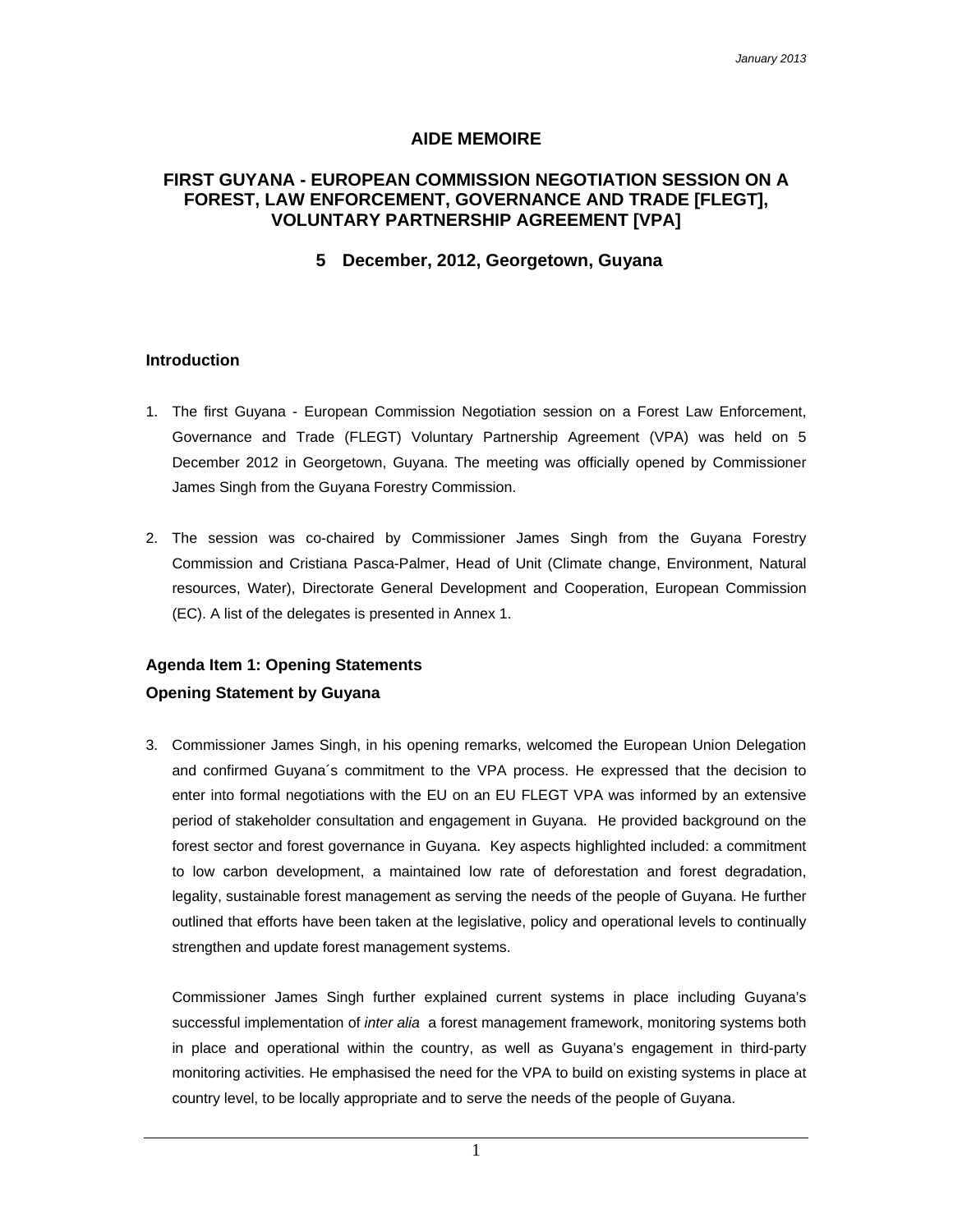#### **Opening statement by the European Commission:**

- 4. Cristiana Pasca-Palmer thanked Guyana for its commitments towards responsible management of natural resources and noted that discussions with Guyana on FLEGT have been on-going since 2009. She highlighted the remarkable fact that Guyana is not only the first Caribbean country but also the first on the continent of South America, to enter into VPA negotiations. It was emphasised that although markets are changing in light of recent initiatives directed at ensuring the legality of timber and timber products (*i.e. the European Timber Regulation (EUTR), the Lacey Act (US), and similar initiative in Australia and elsewhere*), Guyana is, with its entering into the VPA process, signalling to the market that it seeks to further ensure the practice of strong forest legality, its credibility and be a market competitor.
- 5. Guyana was reminded that the VPA process is a voluntary process through which the EC is offering a partnership to develop the VPA that is realistic, practicable and implementable. Cristiana Pasca-Palmer further noted that the EC is pleased with the establishment of the National Technical Working Group (NTWG) as broad consultations with stakeholders are critical during the VPA process. It was further stressed that Guyana already has an operational verification system in place which can serve as a sound basis for developing the Legality Assurance System as contemplated under the VPA.

## **Agenda Item 2: Agreement on draft agenda and session modalities (***negotiation minutes, public report***)**

- 6. The National Technical Working Group (NTWG) will be leading the process of negotiations from the Guyana side and has identified the GFC to speak on behalf of the Group. The GFC may invite, based on the matter under discussion, a member of the National Technical Working Group or any Stakeholder Constituency Group to make a presentation. Guyana expressed its wishes that the NTWG be present during all negotiations, both technical and formal sessions.
- 7. It was agreed that reports and notes related to the negotiation process will be made public after joint agreement between Guyana and the EC. An aide memoire of the first negotiation session meeting will be drafted by the European Commission and submitted to Guyana.
- 8. The EC stated that formal negotiation session should alternate between Georgetown, Guyana and Brussels, Belgium. Although supportive of alternating negotiation sessions, Guyana raised concerns around current budget and other constraints in ensuring that around 18-20 people from Guyana travel to Brussels: this would include approximately 14 representatives from the NTWG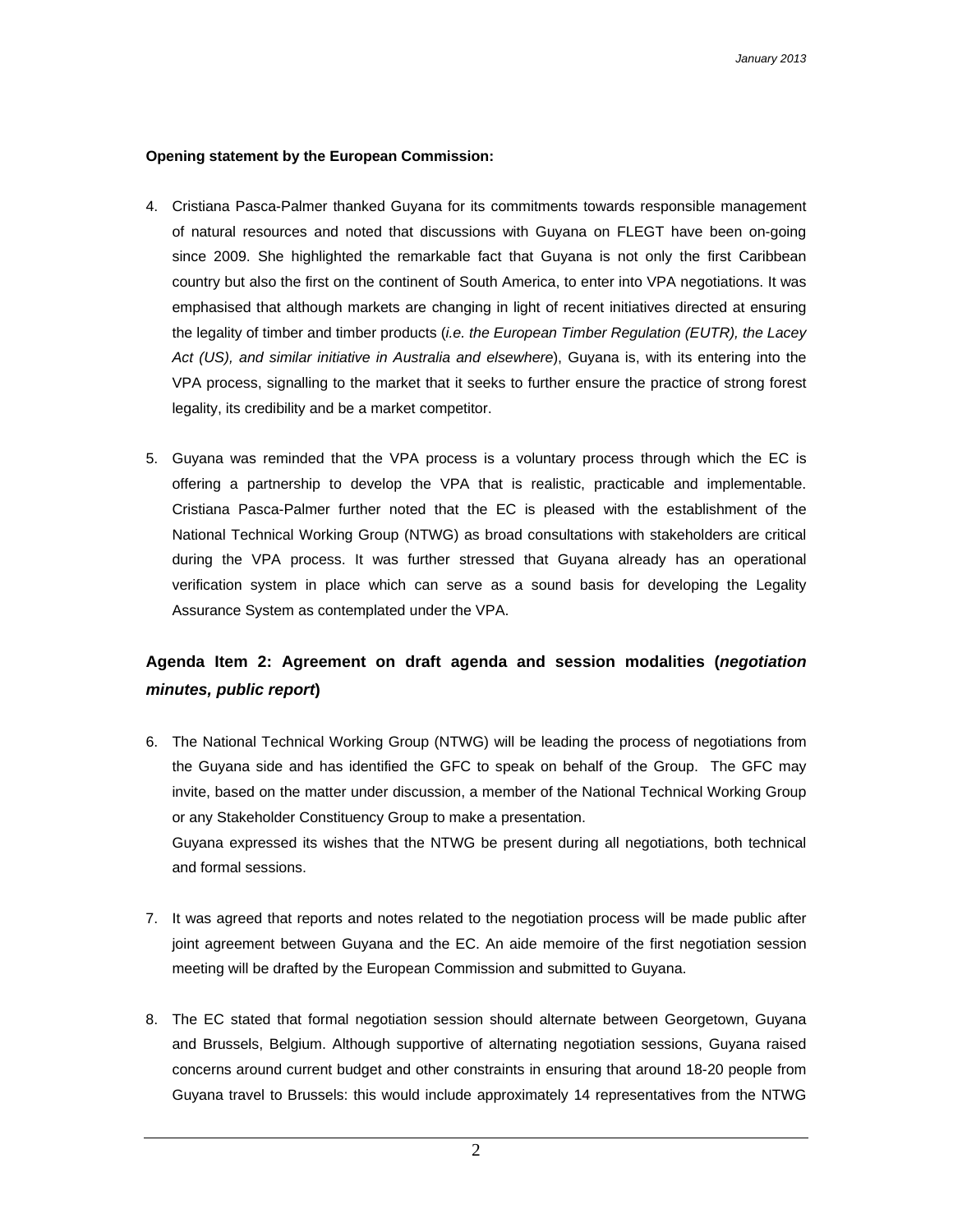and 5 to 7 representatives from GFC. As such, Guyana expressed that it is the preference for the majority of negotiations session to be held in Guyana, to allow for maximised Guyanese counterpart contribution. Although in principle there was agreement in alternating negotiation sessions between Georgetown and Brussels, Guyana emphasized the significant challenge in being able to secure financing to enable the Guyana team to attend the next negotiation session in Brussels, scheduled for mid 2013.

- 9. In terms of approaches to the formal negotiation sessions, Guyana and EU agreed to have longer technical sessions followed by shorter formal sessions.
- 10. It was agreed for purposes of good governance, transparency and inclusiveness, that the EC will make its best efforts to include the nominated representative of the NTWG at local meetings coordinated by the EC, on the EU FLEGT Guyana VPA. For meetings that take place out of Guyana and other exceptional cases, it was agreed that the NTWG, should be apprised by the EU, of proceedings and matters raised, in a timely manner. It was further agreed that Guyana and the EC will endeavour to discuss any matters arising from such meetings, in a manner that allows for open and inclusive discussions on relevant areas to the EU FLEGT Guyana VPA.

## **Agenda Item 3: Guyana's expectations in respect of the VPA and aspects that need to be addressed.**

- 11. Guyana Forestry Commission (GFC) proceeded to present the roadmap for the negotiations and reiterated that the VPA must build on, and strengthen existing systems in place in Guyana and be in line with current strategies and priorities of Guyana. Guyana expressed that its vision for the VPA is: "*To further develop and strengthen Guyana's existing framework for forest legality and sustainable forest management in a manner consistent with national priorities, and which enhances Guyana's forest products' market opportunities*". Further, Guyana expressed that its main objective that it aims to achieve through the VPA is: "*To provide a forest legality framework which supports sustainable forest management and trade, whilst improving Guyana's access to international forest products markets*".
- 12. Guyana explained that the VPA negotiations should be seen as a vehicle to build on current Guyanese legality verification systems to get better access to international markets. Forest legality is seen as one part of sustainable forest management.
- 13. Guyana proposed that the VPA initially only cover exports to the EU for agreed forest products, with the possibility of extending its application to non-EU markets at a later stage. It further stressed that the development of the VPA should recognize *inter alia* the operational structure and legal requirements of Amerindians, miners, state forest operators (both small and large forest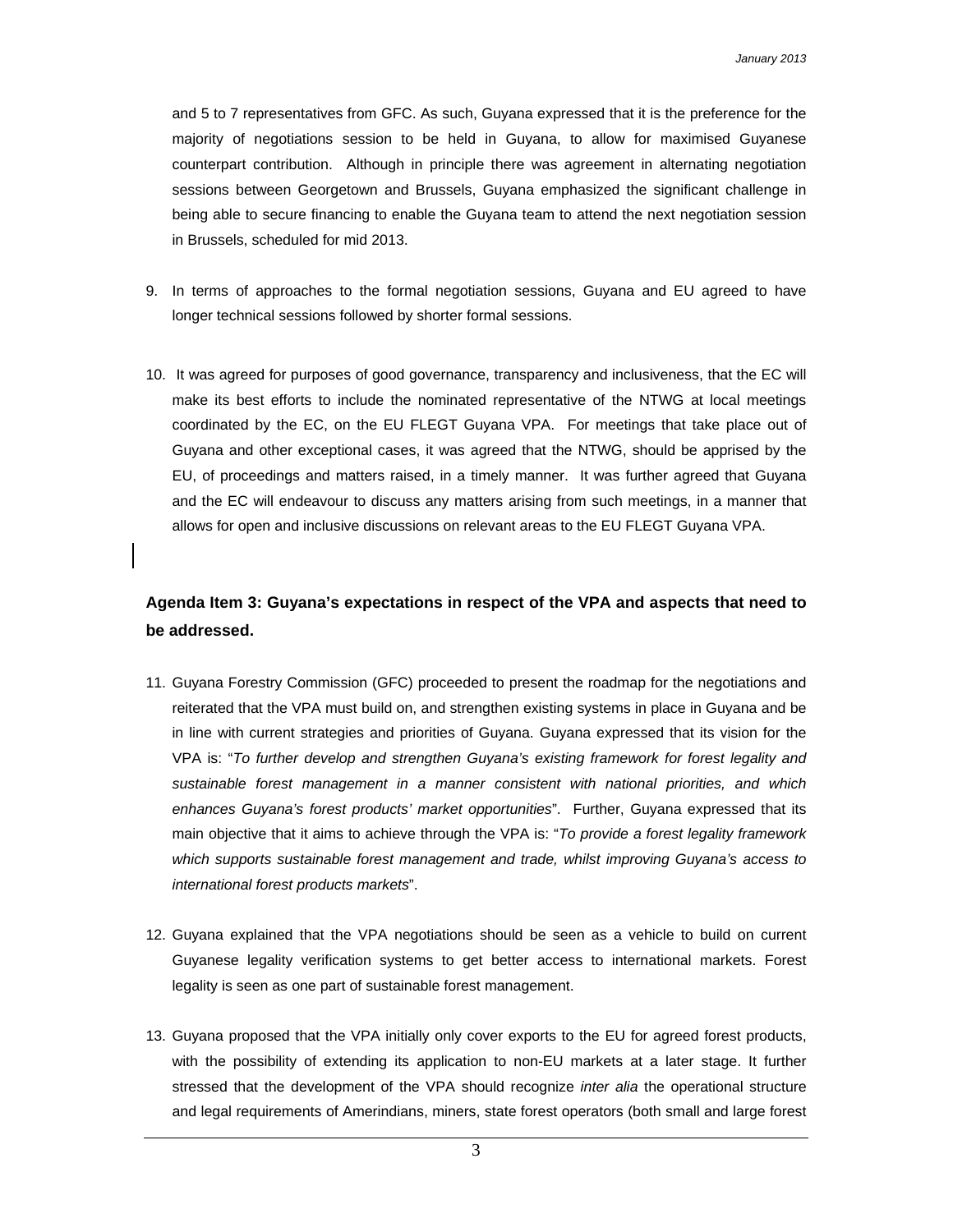concession holders), and other key actors. It must further also take into account multiple land uses (mining, forestry, other) prevalent in the country. Guyana indicated that it is its preference for the VPA for Guyana to include directly, exports only, since the domestic market will be indirectly included as part of the chain of custody process.

- 14. Guyana considers communication as an essential component of the VPA process: a communication strategy will be developed through an engagement process inclusive of multiple stakeholders. The objectives which will be to target the beneficial stakeholder groups, should be mindful of Guyana topography and costs of travel, should be appropriate to the local culture and languages. The communication strategy must target and be beneficial to wider range of stakeholder groups and be mindful of the countries topography, travel costs and other related aspects in the approaches used. As such, it must also be executed in a manner that would enable easy interpretation and understanding by local and indigenous communities. Capacity building may form an integral part of the process. Guyana expressed that financing for the development of the strategy as well as for its execution, is needed.
- 15. With specific reference to the development of the LAS, Guyana highlighted the following intentions regarding the Legality Definition (LD), the Supply Chain Controls as well as Licensing: In respect of the LD and its development it was stated that the LD will be defined after due consultation with stakeholders with a view of also determining what is applicable to each stakeholder group. The application of the VPA for Amerindian communities will depend on the legality definition which will developed for the purpose of the VPA and this will be reflective of the current relevant laws relating to Indigenous Peoples, in Guyana. The link between the VPA and small scale loggers will depend on the legality definition, and is expected to be largely reflective of existing relevant legal and operational requirements specific to this scale of forest operation. The VPA process will embrace the complexity and the potential areas of conflict between different land uses. Guyana further stated that the LD should, in addition to the relevant sections of the various laws applicable within the forestry context, integrate existing mechanisms such as the Independent Forest Monitoring as well as other relevant mechanisms. In respect of the Chain of Custody (CoC) system, Guyana expressed the need to review and build on existing systems in place (*i.e. log tracking, export procedures, removal and other procedures*). Similar considerations apply to both the verification approaches as well as licensing.
- 16. In terms of products to be included into the VPA, Guyana identified product codes 4403, 4406, 4407, 4408, 4409, 4412 as those that will be discussed by Guyana for inclusion in the VPA. Also, in respect of the Independent Audit, an audit plan (criteria and scope) has to be jointly decided on and sources of funding for such an audit will need to be explored. Guyana also proposed conducting an impact analysis as part of its development process of the VPA: this analysis will *inter alia,* identify gaps, risks, cost implications and other critical aspects needed to effectively develop an appropriate VPA in Guyana.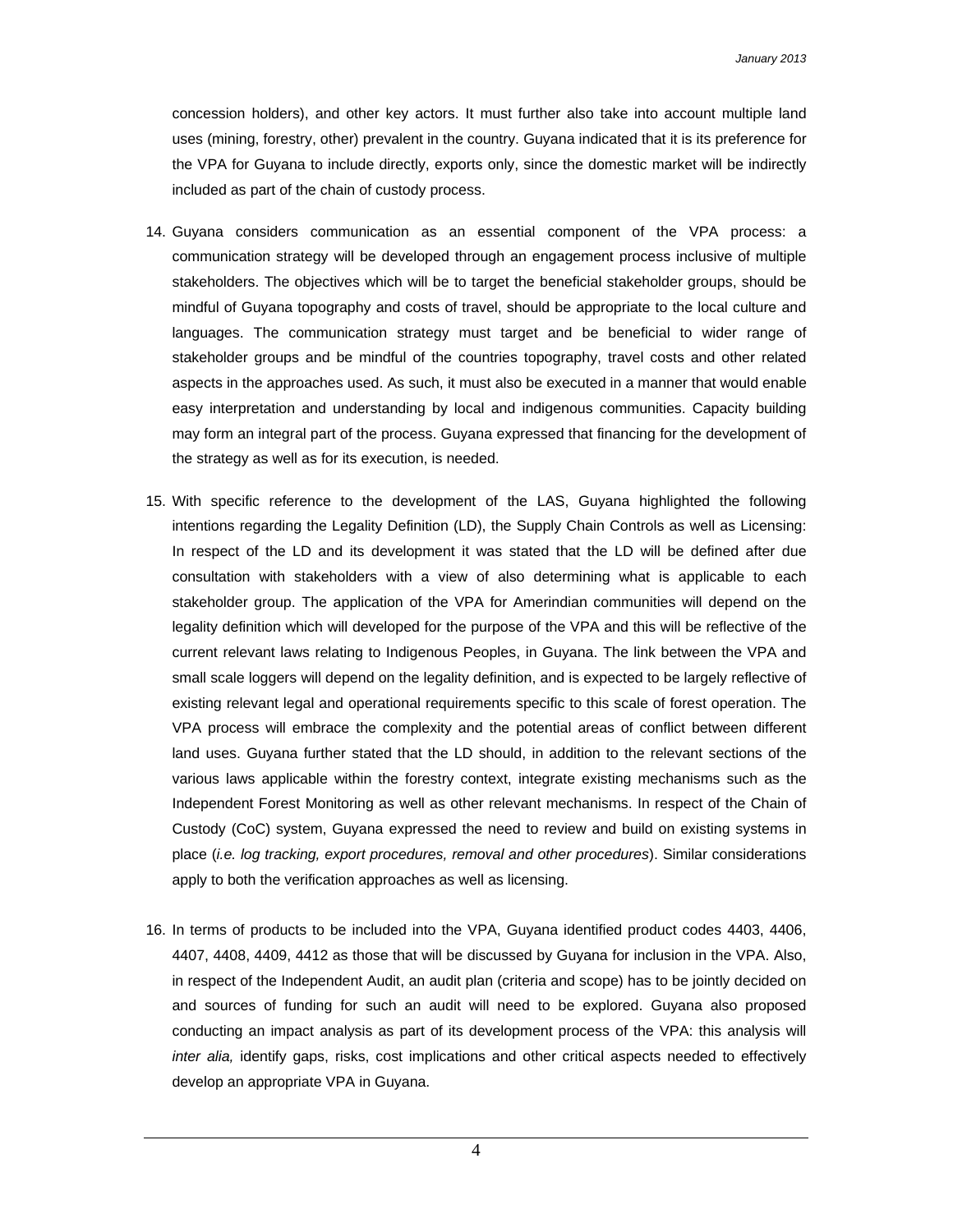#### **Agenda Item 4: EU expectations for the process.**

- 17. The European Commission thanked Guyana for highlighting its expectations and stressed the importance of due consideration of the implementation process to follow during the negotiations process. It noted that this is a partnership which relies on mutual trust between the parties: the EC has a vast amount of experience in VPA negotiation and implementation and is willing to share its experiences.
- 18. The EC stressed that the agreement and the VPA negotiation process should be credible. The importance of in country consensus building was emphasised. Stakeholders will implement something that they buy in. However Guyana stressed the cost implications of any stakeholder process and pointed the Guyana financial constraints.
- 19. The EC emphasized the need to strike a balance between extended stakeholder processes and a timely negotiation process: the expectation from the EC, based on past experiences, was to move towards the end of negotiations within 2 years.

## **Agenda Item 5: Presentation by the European Commission on the VPA framework and the processes that can help develop it in full.**

- 20. The European Commission presented on the VPA framework which essentially establishes a licensing scheme for timber exports to the EU. The European Commission proceeded to explain the VPA agreement including its purpose, scope, objectives and content. In addition to discussing the general conditions as provided for in the standard VPA template, the European Commission detailed the various Annexes to the agreement and their content.
- 21. The Annexes to the VPA describe the LAS and various country specific aspects of the agreement. The Annex list includes:
	- ‐ *Annex 1*: product coverage. These include 6 minimum (*mandatory*) categories plus those identified by the partner country;
	- ‐ *Annex 2*: the legality definition (*a subset of the country laws agreed upon*) covering all titles and sources of timber to be exported to the EU;
	- ‐ *Annex 3*: Conditions governing the release for free circulation in the Union of timber products exported from Guyana and covered by a FLEGT license
	- ‐ *Annex 4*: Requirements and technical specifications for FLEGT licenses;
	- ‐ *Annex5:* Description of the Legality Assurance System (LAS);
	- ‐ *Annex 6*: Independent Audit (IA). During the negotiations, the ToR for the Independent Audit will be discussed by both parties;
	- ‐ A*nnex7*: The VPA implementation schedule (*dates for the initialling, ratification, co-signing, entry into force, set up of JIC, development, issuance of the first FLEGT licence*), which are the main milestones of implementation;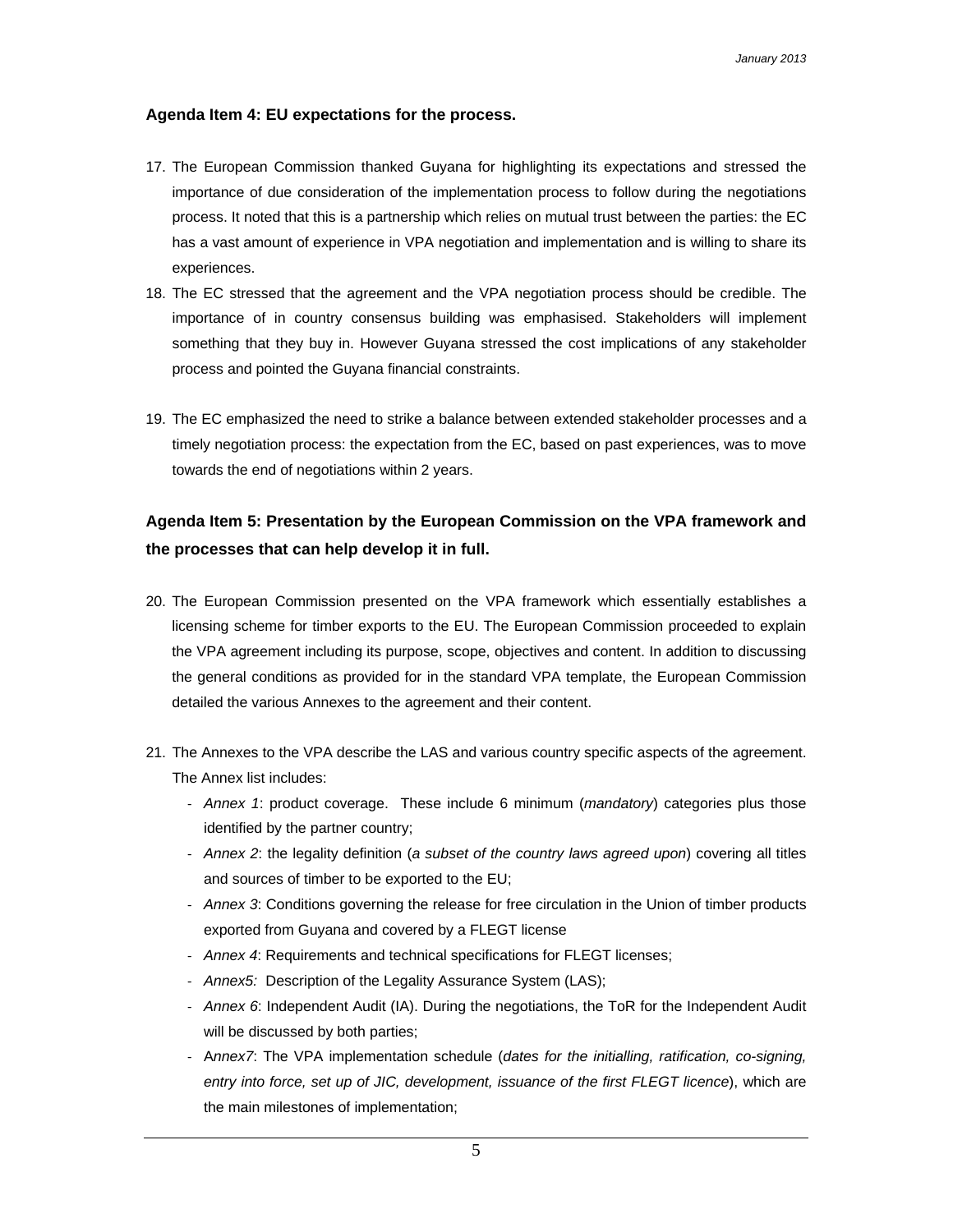- ‐ *Annex 8*: VPA supporting measures. This is not a financial commitment, but recognizing by both parties that specific measures such as capacity building might be needed;
- ‐ *Annex 9*: Criteria for assessing the LAS. A third party will check if the system is operational. The ToR will be developed by both parties.
- ‐ *Annex 10*: Transparency and communication: elements that should be public.
- ‐ *Annex 11*: Joint implementation Committee (JIC) and activities.
- 22. It was noted that if other requirements or ideas are developed during negotiations, which are not specifically covered by the Annexes outlined above, more annexes can be added. If, after the entry into force of the agreement, a change is made to an annex, there is no need for ratification: ratification will only be required if changes are made to the text of the main agreement. In order to effect a change to an Annex, Guyana needs to put the proposed change on the agenda of the Joint Implementation Committee (JIC). The VPA establishes a JIC which will consist of representatives of both Guyana and the EU with the main purpose to monitor and oversee the implementation of the Agreement. The proposed change will then be considered during the JIC meeting and if accepted by all parties, the change will be made in the annex. Guyana proposed for there to be a provision written into the Annexes on a five year review of the VPA and asked whether this would be possible. Guyana expressed that the main intent of the review will be to incorporate lessons learned and experiences of early implementation. The EU indicated that this would be possible in the framework of the JIC monitoring activities. Guyana expressed that with regards to the EU's outline of the JIC that Guyana would have to further discuss the modalities of implementation that will be done by reflecting on the structures used by other countries for this purpose, and with an objective to ensure local ownership of the process.

## **Agenda Item 6: Presentation by Guyana on the legal framework pertaining to forestry and existing timber legality verification system(s).**

- 23. The presentation focused on the forest legality framework and existing timber legality verification systems in Guyana, presenting the legal framework, the policy framework, the operational framework, the guidelines and codes, and the operational procedures.
- 24. Similarly Guyana explained its log tracking system, including its history, product identification methods, structure (partial manual, partial electronic), future improvements, transport procedure and documents associated with the system. Guyana explained further the various operating procedures of the system and interaction between the system components.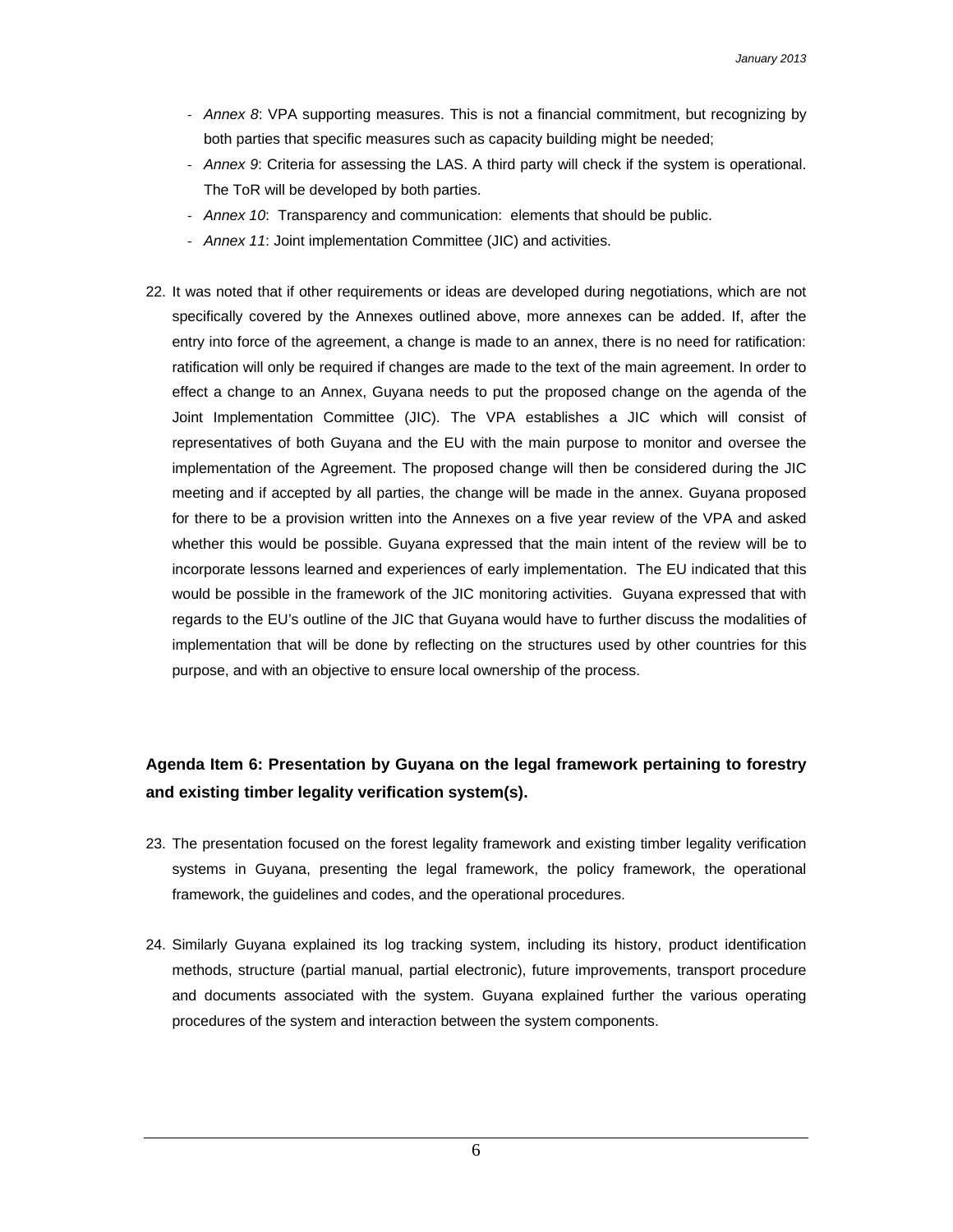25. The EC acknowledged progress made towards the VPA readiness through systems in place and congratulated Guyana on the same. It was agreed that EFI will visit Guyana during the first quarter of 2013 to better understand the system *vis-a-vis* the VPA and its requirements.

## **Agenda Item 7: Discussions on interim measures that can be considered to facilitate ease in trade of Guyana's forest products to the EU following March 2013.**

- 26. Guyana expressed the concern on how to react or respond to the upcoming entry into force of the EUTR and whether Guyana's existing system could be used as an *interim* measure for purposes of the EUTR. Guyana also requested for a study visit to be accommodated by the EC, with the main objective of Guyana learning more about the practical implementation of routine EU timber import processes.
- 27. The EC indicated that the current regulations do not outline interim measure in this regard. The EC affirmed that the entering into VPA negotiations is a positive signal to the market, with a comparative advantage. The current system, however, may provide a measure of guarantee to EU operators: nevertheless, operators may be required to supply additional information. The EC stressed that once the VPA is operational, FLEGT licenses will be sufficient for purposes of the EUTR. The EC responded that a study visit, as requested by Guyana, will be possible in the margins of a negotiation session.
- 28. There is a need for Guyana to reflect on a communication strategy that can provide comfort to their exporters, especially since Guyana already has a system in place.

## **Agenda Item 8: Next steps and presentation by Guyana on the draft roadmap for the VPA negotiations and the development of the VPA content and other aspects.**

- 29. It was agreed that as it is a common goal to have the VPA ratified by September 2015, the last negotiation session should take place around the last quarter of 2014, or, at the latest, during the first quarter of 2015.The tentative schedule for the negotiation sessions has been agreed as follows:
	- ‐ The second negotiation session in Brussels during July 2013, the venue to be dependent on financing availability to fund Guyana's negotiations team attendance;
	- ‐ The third negotiation session in Georgetown during December 2013;
	- ‐ The fourth negotiation session in Brussels during May or June 2014, the venue to be dependent on financing availability to fund Guyana's negotiations team attendance;
	- ‐ The fifth negotiation session in Georgetown during December 2014 (or early 2015).
	- ‐ A sixth negotiation session is not foreseen for the moment: "Wrapping-up" of the VPA could be done by videoconference and email.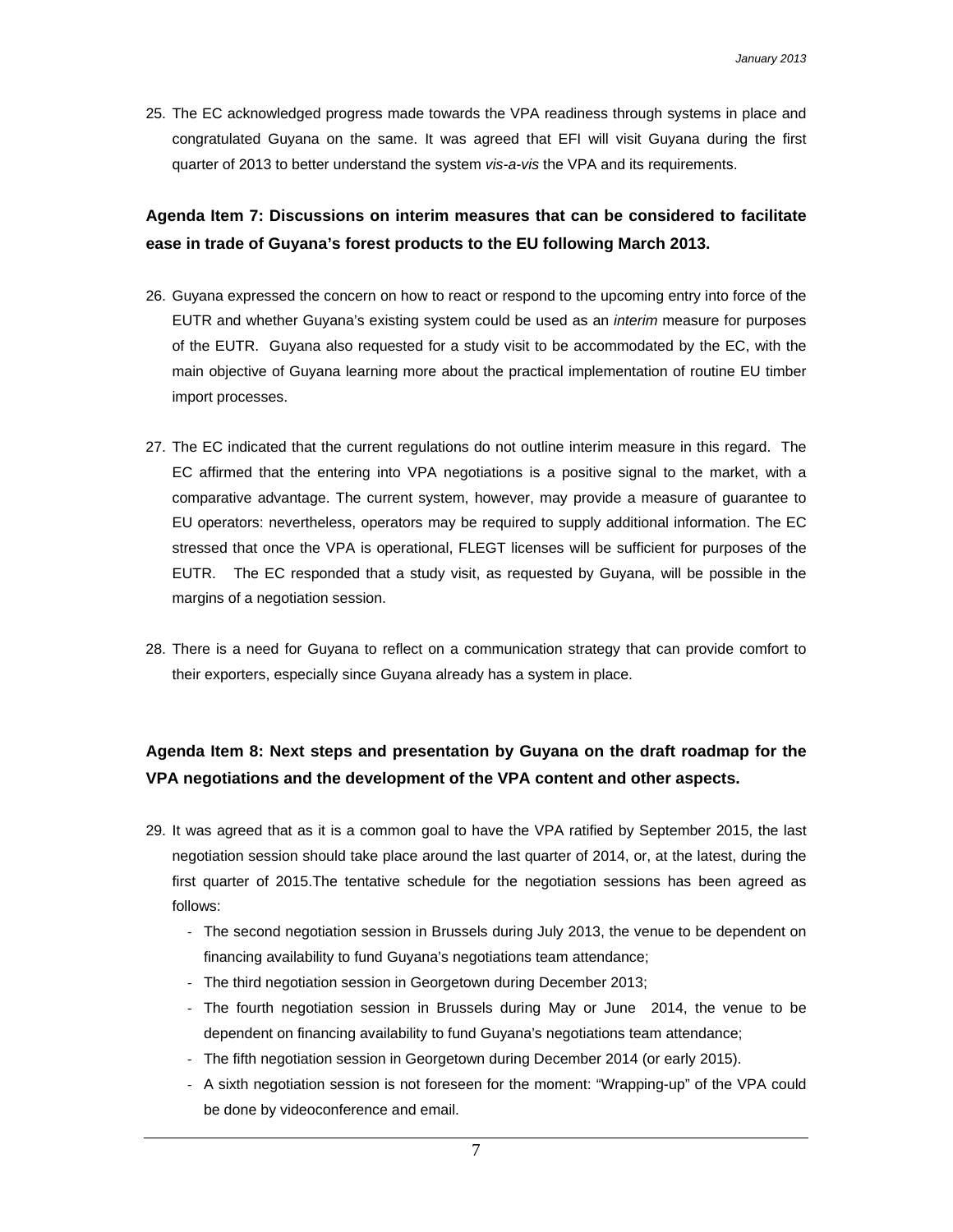- 30. A joint roadmap for VPA negotiations is in Annex 3. Both parties agreed that the presented roadmap was tentative and that the negotiations should start with technical sessions during the first half of 2013. It was agreed that negotiations will be an iterative process. The annexes and the VPA text will be drafted continuously.
- 31. For purposes of the technical sessions (possibly through VCs), Guyana stated that the VC will be led by GFC but thatthe NTWG will be represented. Both parties agreed that the document should be made available one week before VC and two weeks before negotiation session, to allow for their revisions.
- 32. The EC stated that no direct funding would be provided by the EC for the negotiation process but that the EC could support Guyana's requests for funding to other donors. Guyana expressed that the successful implementation of the VPA is dependent on financing and pointed to examples of sources already being explored for financing.
- 33. Guyana reaffirmed that the composition of its negotiation team: the core group will be composed of GFC, the National Toshaos' Council (NTC), the Guyana Manufacturing and Services Association (GMSA) and the Forest Products Association (FPA). If a particular stakeholder or stakeholder group feels strongly that he/she/it should participate, they will be accommodated to the extent possible. During the negotiations, the Guyana side could be represented by up to 20 persons.
- 34. Regarding the impact assessment study proposed by Guyana, the EC suggested that EFI could be involved. The EC further highlighted that EFI may have the financial flexibility for some studies that could support the negotiation process.
- 35. It was further agreed that Guyana will share the elements of their communication strategy with the EC and EFI.

### **Closing statements**

36. Both Guyana and the EC expressed their appreciation and agreed that the discussions were not only fruitful, but were held in a very cooperative and constructive manner. Both parties agreed that stakeholder involvement was key and that the VPA should build on existing systems and, as far as possible, avoid imposing additional burdens on the various stakeholders. Both parties also agreed that it is the joint expectation that productive and harmonious trade relations between Guyana and the EU will continue.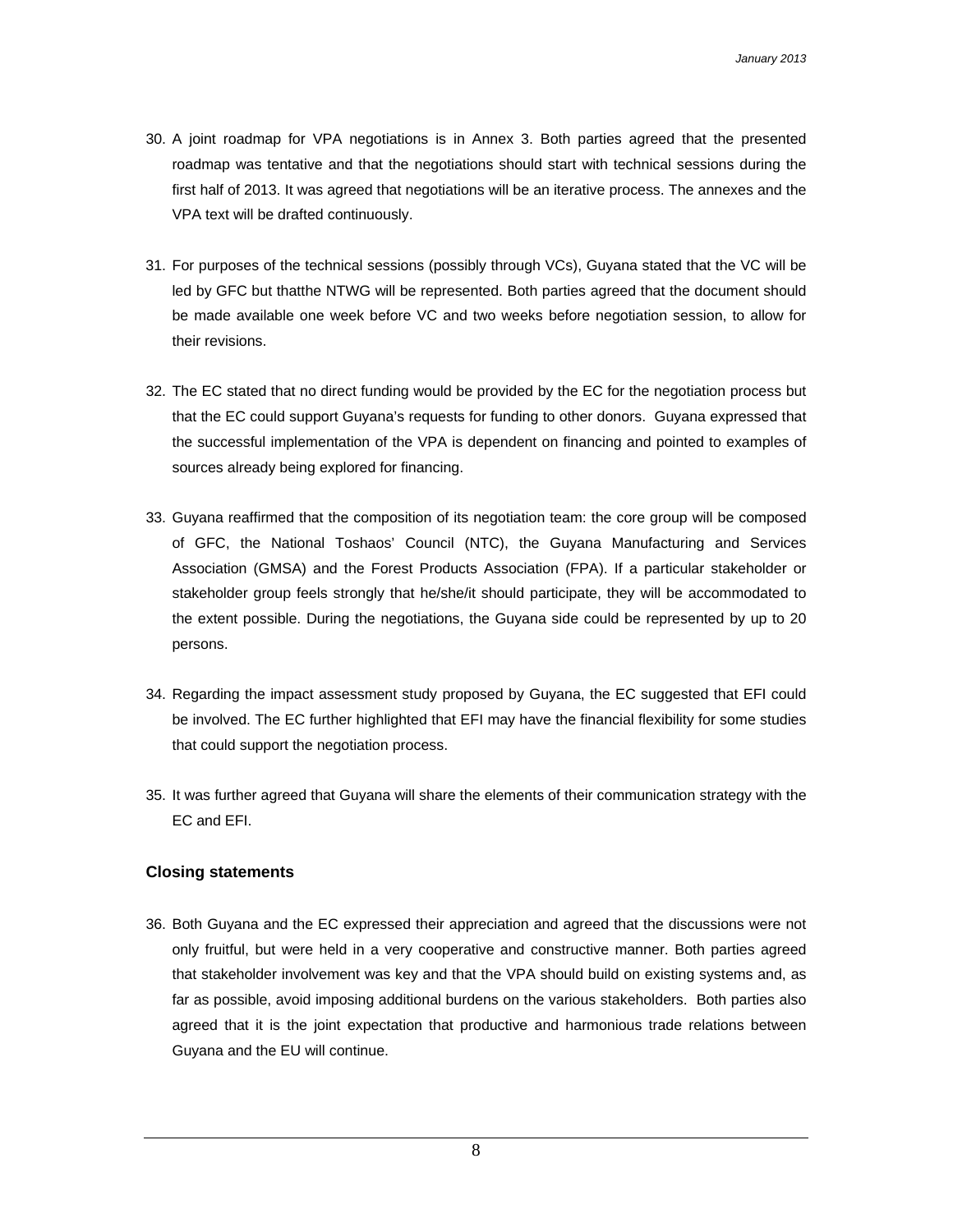## **Press conference**

37. A joint press conference was held at the conclusion of the session. The press conference was attended by Joslyn Mackenzie, Permanent Secretary of the Ministry of Natural Resources and the Environment, Commissioner James Singh from the GFC, and Cristiana Pasca-Palmer and John Bruneval from the EC.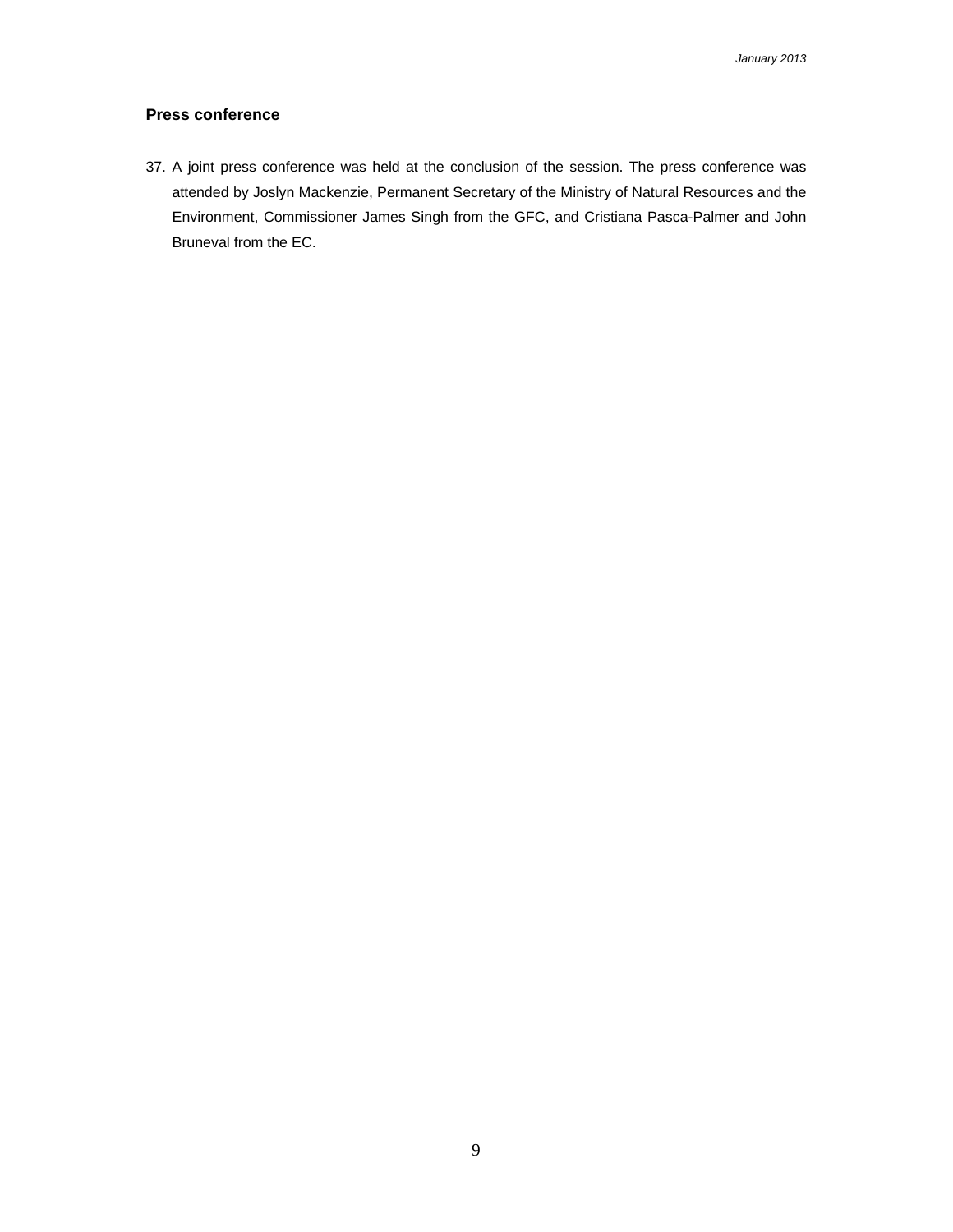## **ANNEX 1:**

## **LIST OF PARTICIPANTS**

### **A) Guyana team**

- 1. James Singh Guyana Forestry Commission
- 2. Anthony Yung Representative of Guyana's Forest Products Exporters to the EU
- 3. Derrick John Chairperson, National Toshaos' Council
- 4. Eusi Anderson Ministry of Legal Affairs
- 5. Gavin Agard Ministry of Natural Resources and the Environment
- 6. Peter Khalawan Forest Products Association
- 7. Laura Singh Forest Products Development and Marketing Council Inc.
- 8. Mohindra Chand Guyana Manufacturers and Services Association
- 9. Raj Singh Forest Products Development and Marketing Council Inc.
- 10. Tasleen Drepaul Representative of Small Loggers
- 11. Yvonne Pearson Ministry of Amerindian Affairs
- 12. Stanley Phillips Guyana Revenue Authority

#### Guyana Forestry Commission Support Staff:

- 1. Pradeepa Bholanath
- 2. Tasreef Khan
- 3. Kenny David
- 4. Ruslin Richards
- 5. Alandia Warde
- 6. Jacy Archibald

### **B) European Union team**

- 1. Cristiana Pasca-Palmer, EuropeanCommission (Brussels)
- 2. John Bruneval, EuropeanCommission (Brussels)
- 3. Emilie Goransson, European Commission (Brussels)
- 4. Joachim Jakobsen, EU Delegation (Georgetown)
- 5. Morne van der Linde, European Forest Institute
- 6. Didier Devers, European Forest Institute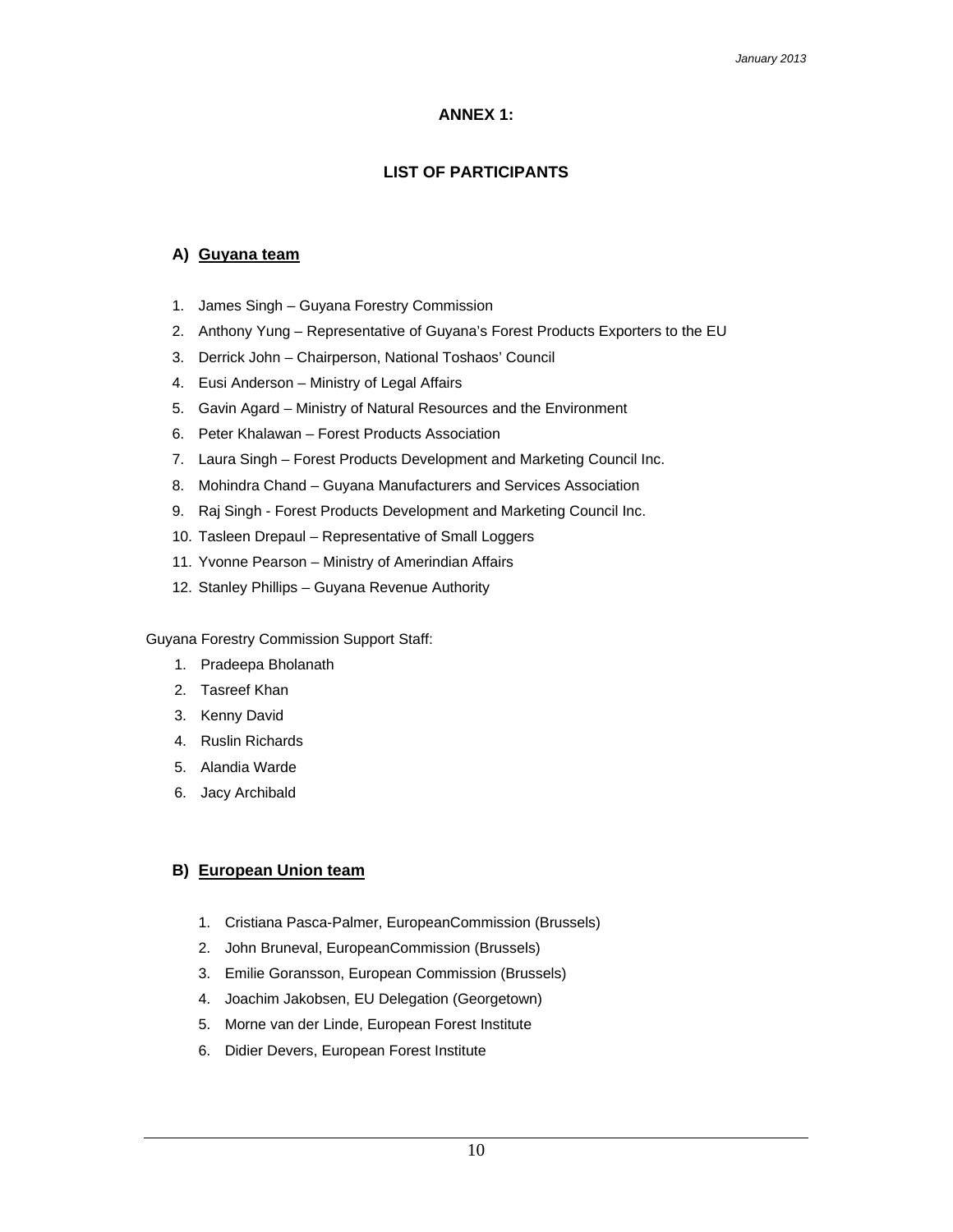## **Annex 2: Agenda**

# **Proposal for the Agenda for the launch of negotiations of a FLEGT Partnership Agreement between Guyana and the European Union on Wednesday December 5, 2012, Georgetown, Guyana**

| <b>Agenda</b><br>Item No. | <b>Time</b>                       | <b>Agenda Item</b>                                                                                                                                                                                                                                                                                                                           |  |  |  |
|---------------------------|-----------------------------------|----------------------------------------------------------------------------------------------------------------------------------------------------------------------------------------------------------------------------------------------------------------------------------------------------------------------------------------------|--|--|--|
|                           |                                   | <b>Morning Session</b>                                                                                                                                                                                                                                                                                                                       |  |  |  |
| $\mathbf{1}$              | $9:15am - 9:25am$                 | <b>Opening Statement</b>                                                                                                                                                                                                                                                                                                                     |  |  |  |
| $\overline{2}$            | $9:25am - 9:30am$                 | Agree draft agenda and session modalities (negotiation<br>minutes, public report).                                                                                                                                                                                                                                                           |  |  |  |
| 3                         | $9:30$ am - 10:15am               | Expectations: presentation by Guyana on the objectives it<br>wishes to achieve in the Agreement and the issues which<br>Guyana would like to see addressed in the VPA. Followed<br>by discussions.                                                                                                                                           |  |  |  |
| 4                         | $10:15$ am - 10:45am              | Expectations: presentation by the EU on the expectations<br>for the process. Followed by discussions (to be oriented<br>on main principles).                                                                                                                                                                                                 |  |  |  |
| <b>Break</b>              | $10:45$ am - 11:00am              | <b>Break</b>                                                                                                                                                                                                                                                                                                                                 |  |  |  |
| 5                         | $11:00$ am - $11:20$ am           | Presentation by the European Commission on the<br>framework of the VPA (Objective and Structure) and the<br>processes that can help develop it in full. Followed by<br>discussions.                                                                                                                                                          |  |  |  |
| 6                         | $11:20am -$<br>12:20pm            | Presentation(s) by Guyana on legal framework pertaining<br>to forestry and existing timber legality verification<br>system(s). Followed by discussions.                                                                                                                                                                                      |  |  |  |
| Lunch                     | 12:30pm - 1:30pm                  | Lunch                                                                                                                                                                                                                                                                                                                                        |  |  |  |
|                           |                                   | <b>Afternoon Session</b>                                                                                                                                                                                                                                                                                                                     |  |  |  |
| $\overline{7}$            | $1:30$ pm $- 2:30$ pm             | Discussions on interim measures that can be considered<br>to facilitate ease in trade of Guyana's forest products to<br>the EU following March 2013.                                                                                                                                                                                         |  |  |  |
| 8                         | $2:30$ pm $-3:15$ pm              | Next steps: presentation by Guyana on the draft roadmap<br>for the VPA negotiations and the development of the VPA<br>contents (including stakeholder consultation process,<br>roles and responsibilities). Discussion on negotiation<br>modalities (meetings, VCs, venue), consultation process,<br>communication. Followed by discussions. |  |  |  |
| 9                         | $3:15$ pm $-3:30$ pm              | Closing Statements.                                                                                                                                                                                                                                                                                                                          |  |  |  |
| <b>Break</b>              |                                   | <b>Break</b>                                                                                                                                                                                                                                                                                                                                 |  |  |  |
| 10                        | $4:30 \text{pm} - 5:00 \text{pm}$ | <b>Press Conference</b>                                                                                                                                                                                                                                                                                                                      |  |  |  |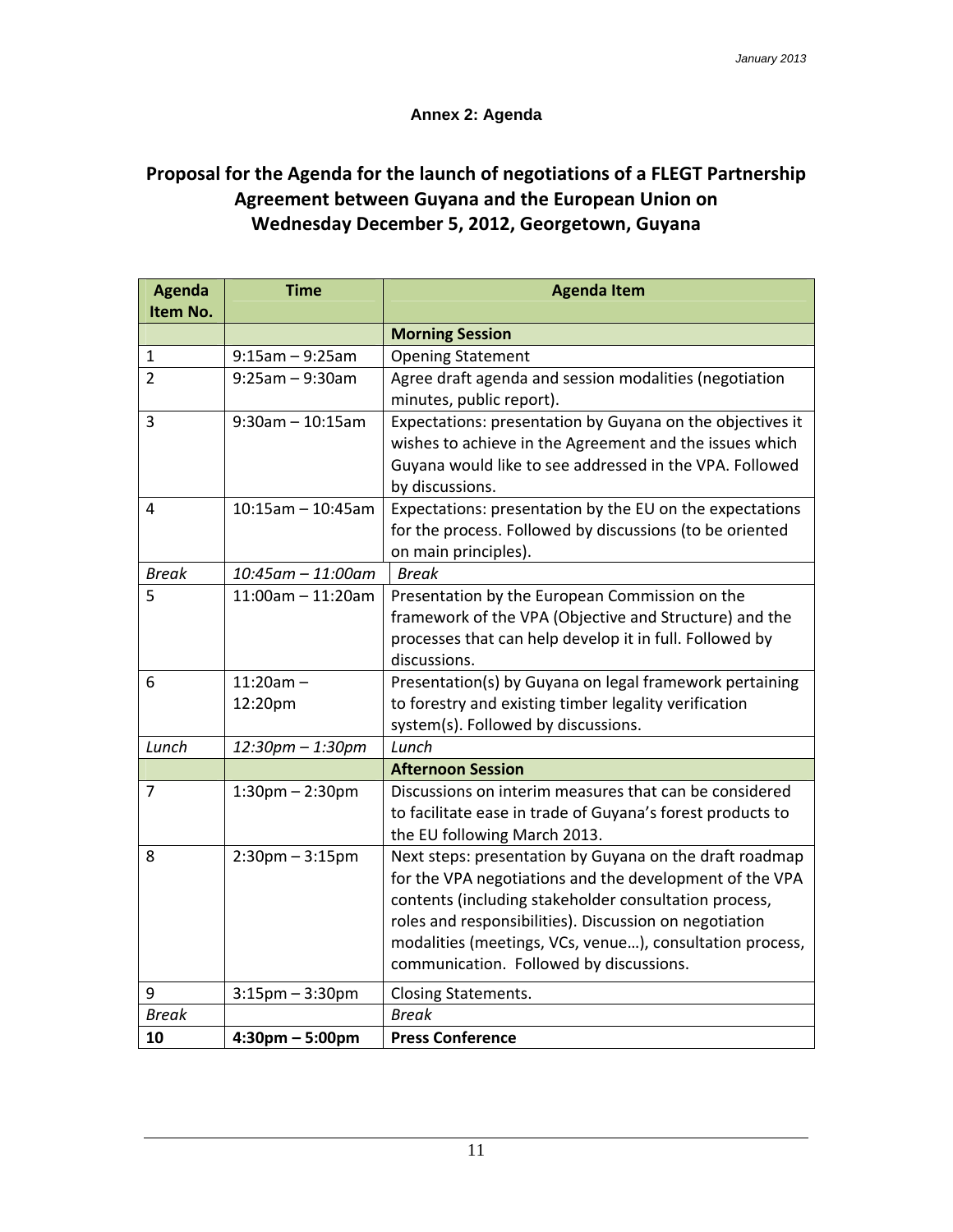## **ANNEX 3:**

# **Joint Roadmap for Guyana – EU FLEGT VPA Negotiations**

### **Points to Note:**

- 1. Joint Technical meetings can be conducted via teleconference, video conference, and supported via email communication.
- 2. For technical areas of work that are proposed to be finalised by a specified timeline, these may be subject to changes at a later date up to the point of finalising of the agreement; and will be supported by appropriate justification.
- 3. For Negotiation Meetings 4‐5, although not detailed in the table below, technical meetings will be scheduled and agreed on, to inform these and to conduct technical work in preparation for these sessions.
- 4. Activities identified for the post ratification stage, are not presented in the table below, and these would be subject to discussions through the process.

#### **Overview:**

The Joint Roadmap below presents a summary of the negotiations and technical meetings, as well as a detailed breakdown of activities that will be jointly executed over the course of the negotiation process, to inform the negotiation session and the finalising of the VPA.

|                |                                                 | 2012           | 2013  |                | 2014           |                |                | 2015           |                |                |                |                |                |                |
|----------------|-------------------------------------------------|----------------|-------|----------------|----------------|----------------|----------------|----------------|----------------|----------------|----------------|----------------|----------------|----------------|
| No.            | <b>Negotiation</b><br><b>Elements</b>           | Q <sub>4</sub> | $Q_1$ | $\mathbf{Q}_2$ | $\mathbf{Q}_3$ | Q <sub>4</sub> | $\mathbf{Q}_1$ | $\mathbf{Q}_2$ | $\mathbf{Q}_3$ | Q <sub>4</sub> | $\mathbf{Q}_1$ | $\mathbf{Q}_2$ | $\mathbf{Q}_3$ | $\mathbf{Q}_4$ |
| $\mathbf 1$    | Negotiation<br>Meeting 1                        |                |       |                |                |                |                |                |                |                |                |                |                |                |
| $\overline{2}$ | Negotiation<br>Meeting 2                        |                |       |                |                |                |                |                |                |                |                |                |                |                |
| 3              | Negotiation<br>Meeting 3                        |                |       |                |                |                |                |                |                |                |                |                |                |                |
| 4              | Negotiation<br>Meeting 4                        |                |       |                |                |                |                |                |                |                |                |                |                |                |
| 5              | Negotiation<br>Meeting 5                        |                |       |                |                |                |                |                |                |                |                |                |                |                |
| 6              | Wrap up/<br>Conclusion<br>Meeting               |                |       |                |                |                |                |                |                |                |                |                |                |                |
| $\overline{7}$ | Initialing of VPA                               |                |       |                |                |                |                |                |                |                |                |                |                |                |
| 8              | Ratification<br>process, including<br>signature |                |       |                |                |                |                |                |                |                |                |                |                |                |
| 9              | Entry into force of<br><b>VPA</b>               |                |       |                |                |                |                |                |                |                |                |                |                |                |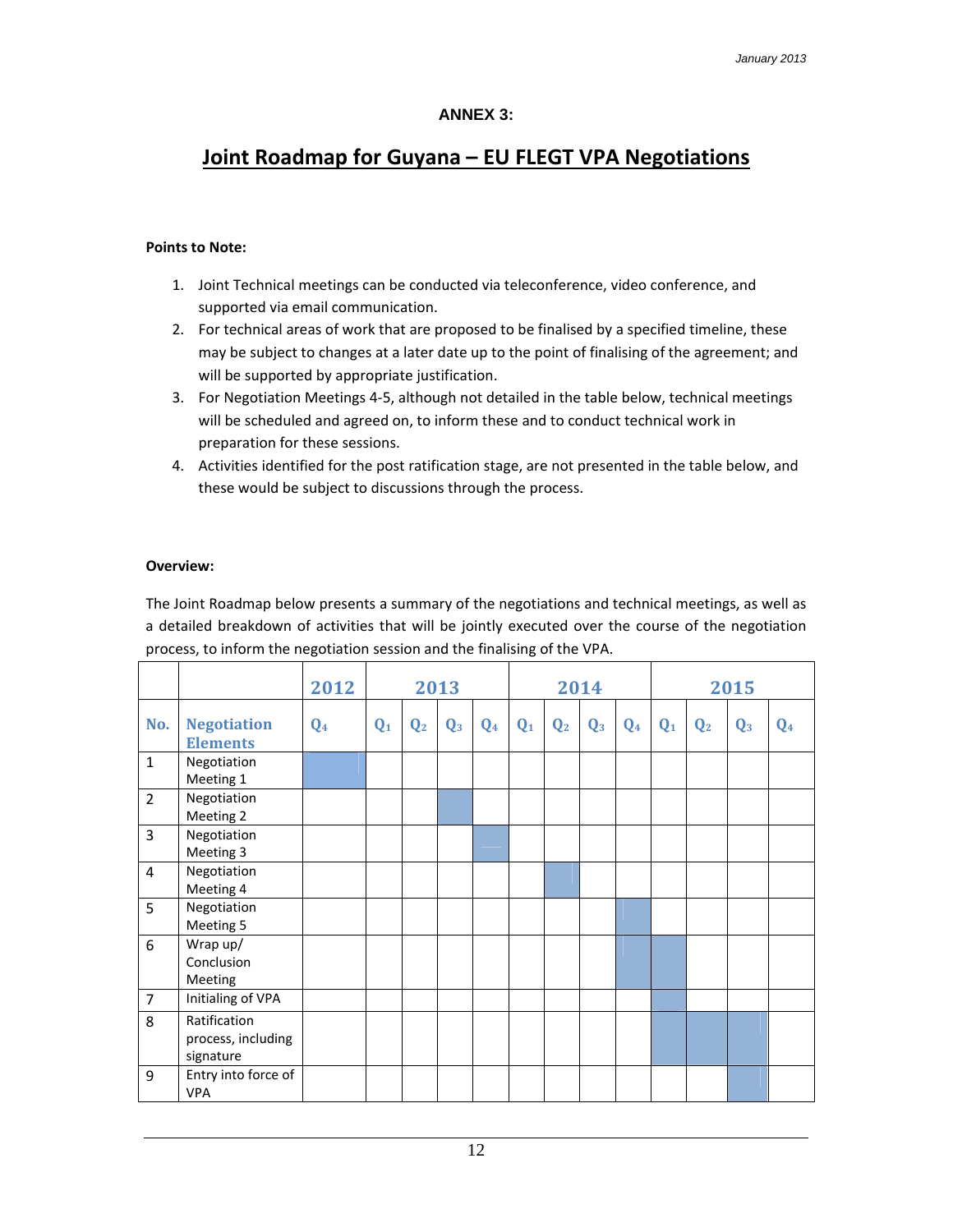| <b>Activities</b>                                | <b>Tentative Sub Activities</b>                                                                                                                                                                  | <b>Tentative</b>                 | <b>Tentative Key Milestones</b>                                                                                                                     |
|--------------------------------------------------|--------------------------------------------------------------------------------------------------------------------------------------------------------------------------------------------------|----------------------------------|-----------------------------------------------------------------------------------------------------------------------------------------------------|
|                                                  |                                                                                                                                                                                                  | <b>Completion</b><br><b>Date</b> |                                                                                                                                                     |
|                                                  |                                                                                                                                                                                                  |                                  |                                                                                                                                                     |
| <b>Negotiation</b><br><b>Meeting 1</b>           | Hold Negotiation Meeting and Joint<br>Press Conference:                                                                                                                                          | December<br>2012                 | Joint Aide Memoire of<br>Meeting                                                                                                                    |
|                                                  | Initial Presentation on VPA Structure<br>and Objectives<br>- Introduction to Guyana's Legality<br>Framework and Existing Timber<br>Legality Verification System<br>Joint roadmap on negotiations |                                  |                                                                                                                                                     |
|                                                  | <b>Conduct Pre Negotiation Meeting</b>                                                                                                                                                           | December<br>2012                 | <b>Meeting Summary</b>                                                                                                                              |
|                                                  | <b>Conduct Initial Field Visit</b>                                                                                                                                                               | December<br>2012                 | Field Visit Agenda                                                                                                                                  |
|                                                  | Develop and Finalise Roadmap on<br>Negotiations Elements.                                                                                                                                        | January<br>2013                  | Final Joint Roadmap for<br>Guyana - EU FLEGT VPA<br>negotiations                                                                                    |
| Preparatory                                      | Joint Technical Meeting 1:                                                                                                                                                                       | February                         | VPA Objectives for Guyana                                                                                                                           |
| <b>Activities to</b>                             | - VPA Structure and Objectives. Draft                                                                                                                                                            | 2013                             | documented.                                                                                                                                         |
| inform<br><b>Negotiation</b><br><b>Meeting 2</b> | section of VPA on VPA Objective.<br>- Initial Discussion on Compliance<br>Framework.<br>- Initial Discussion on Scope of<br>Agreement (includes product<br>coverage)                             | (week $1$ )                      | Initial Compliance framework<br>developed.<br>Summary of initial discussions<br>on Scope of VPA.                                                    |
|                                                  | Joint Technical Meeting 2:                                                                                                                                                                       | March 2013                       | Summary of initial and further                                                                                                                      |
|                                                  | Further Discussion on Compliance<br>Framework<br>Initial Discussion on Definition of<br>Legality<br>Finalise Discussion on Scope of<br>Agreement (includes product<br>coverage)                  | (week 3)                         | discussions on Definition of<br>Legality and Compliance<br>Framework.<br>Scope of Agreement finalised,<br>including outline of product<br>coverage. |
|                                                  | Drafting of VPA Annex 1: Product<br>Coverage                                                                                                                                                     |                                  | VPA Annex 1 developed.                                                                                                                              |
|                                                  | Joint Technical Meeting 3:                                                                                                                                                                       | May 2013                         |                                                                                                                                                     |
|                                                  | - Draft legality Definition and<br>compliance framework (Annex 2).<br>- Compile first draft on some aspects                                                                                      | (week 3)                         | Legality Definition and<br>compliance framework<br>developed in draft, to be                                                                        |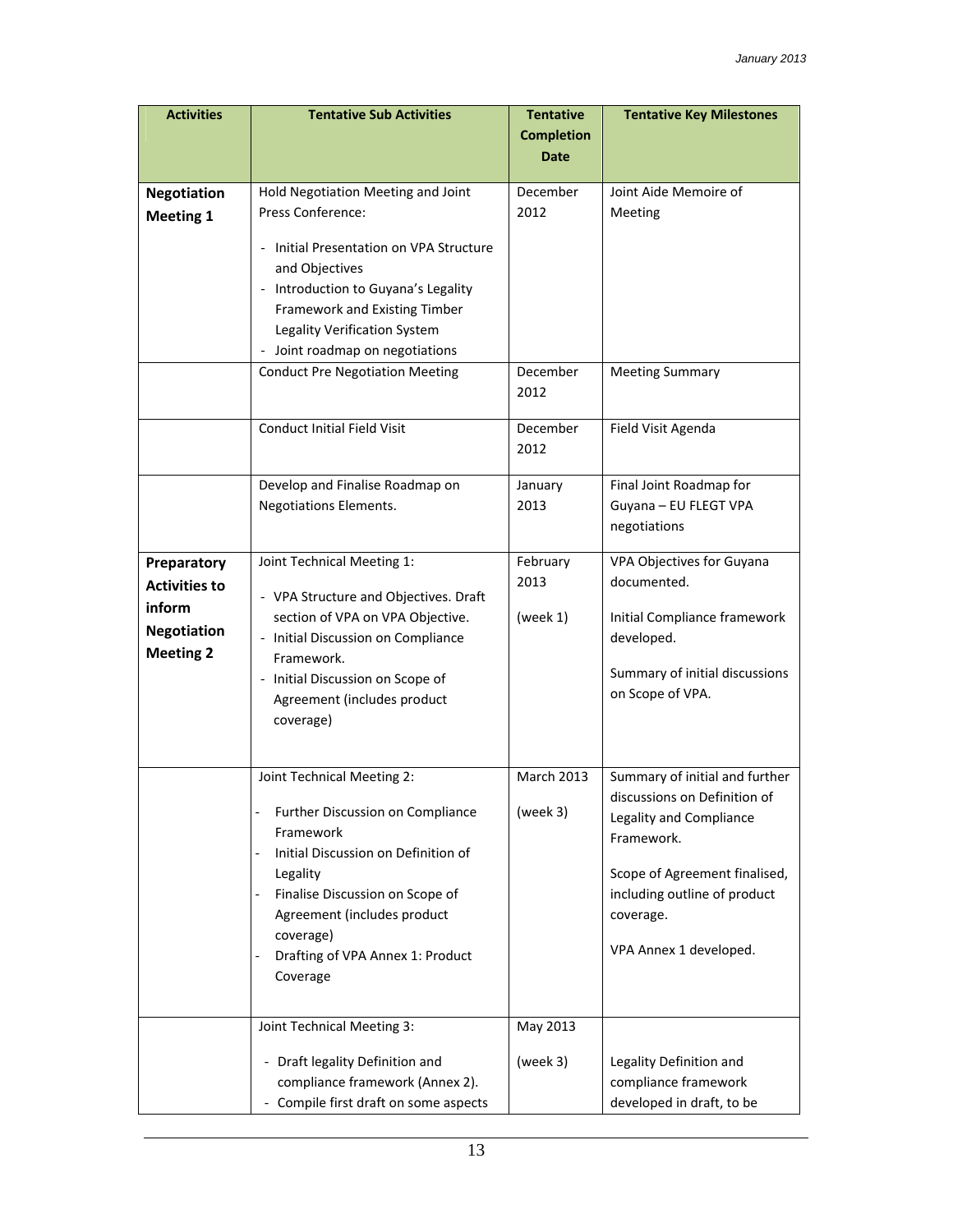|                      | of Annex 5: LAS.                                                |                  | further informed by results of                                                                     |
|----------------------|-----------------------------------------------------------------|------------------|----------------------------------------------------------------------------------------------------|
|                      | - Wood Tracking Systems Developed                               |                  | field testing. Annex 2                                                                             |
|                      | based on existing systems.                                      |                  | developed.                                                                                         |
|                      |                                                                 |                  |                                                                                                    |
|                      | - Discuss verification system.                                  |                  | First Draft of Annex 5                                                                             |
|                      | Commence development of FLEGT                                   |                  | documented - some aspects.                                                                         |
|                      | Licensing procedures and structures.                            |                  |                                                                                                    |
|                      | - Discuss and Draft Annex 3: EU<br>Procedures Port Entry.       |                  | WTS developed.                                                                                     |
|                      |                                                                 |                  | Summary of Discussions on<br>Verification System, FLEGT<br>licensing procedures and<br>structures. |
|                      |                                                                 |                  | Annex 3 developed.                                                                                 |
| <b>Negotiation</b>   | Hold Negotiation Meeting and Joint                              | <b>July 2013</b> | Joint Aide Memoire of                                                                              |
| <b>Meeting 2</b>     | <b>Press Conference</b>                                         |                  | Meeting                                                                                            |
|                      |                                                                 | (week 2)         |                                                                                                    |
|                      | Presentation on Final VPA Objective<br>$\overline{\phantom{0}}$ |                  | VPA Objectives developed.                                                                          |
|                      | for Guyana                                                      |                  |                                                                                                    |
|                      | Presentation on Final Scope of<br>$\overline{\phantom{0}}$      |                  | Agreement on Scope of VPA                                                                          |
|                      | Agreement (including an outline of                              |                  | (Annex 1).                                                                                         |
|                      | product coverage)                                               |                  |                                                                                                    |
|                      | Presentation on legality definition                             |                  | Annex 2 - Legality Definition                                                                      |
|                      | and compliance framework (subject                               |                  | and Compliance Framework                                                                           |
|                      | to revision following field test).                              |                  | agreed to (subject to findings                                                                     |
|                      | Annex 2.                                                        |                  | of field test)                                                                                     |
|                      | Presentation on main Elements of<br>$\overline{\phantom{a}}$    |                  | Main elements of Annex 5                                                                           |
|                      | LAS.                                                            |                  |                                                                                                    |
|                      | Annex 9 developed.                                              |                  | (LAS) and Annex 9-                                                                                 |
|                      |                                                                 |                  | (Assessment Criteria for LAS)                                                                      |
|                      | Discuss and agree on Wood Tracking                              |                  | finalised and agreed.                                                                              |
|                      | System.                                                         |                  |                                                                                                    |
|                      | Discuss and finalise Annex 3: EU                                |                  | WTS agreed to.                                                                                     |
|                      | Procedures Port Entry                                           |                  | Annex 3 agreed.                                                                                    |
|                      |                                                                 |                  |                                                                                                    |
| Preparatory          | Joint Technical Meetings 4 and 5.                               | Sept 2013        | Verification Protocol and                                                                          |
| <b>Activities to</b> | - Finalise discussion on verification                           | (week $3$ )      | MoPs developed/revised                                                                             |
| <b>Inform</b>        | system.                                                         |                  | Summary of discussions on                                                                          |
| <b>Negotiation</b>   | - Further discussions on FLEGT Licensing                        |                  | FLEGT Licensing Procedures.                                                                        |
| <b>Meeting 3</b>     | procedures and structures                                       | Nov 2013         |                                                                                                    |
|                      | - Review and Develop LAS. Draft Annex 9                         |                  | Main Elements of LAS                                                                               |
|                      | Assessment Criteria for LAS                                     | (week 2)         | finalised. Annex 9 developed.                                                                      |
|                      |                                                                 |                  |                                                                                                    |
|                      | - Identify and assess the main social,                          |                  | <b>Supporting Measures for VPA</b>                                                                 |
|                      | economic and environmental impacts                              |                  | identified - Annex 8                                                                               |
|                      | of VPA. Identify Impacts on indigenous                          |                  | developed.                                                                                         |
|                      | peoples, forest operators, millers,                             |                  |                                                                                                    |
|                      | regulatory agencies, forest sector                              |                  | Review draft text of identified                                                                    |
|                      | employees and other relevant                                    |                  | elements of VPA.                                                                                   |
|                      | stakeholders.                                                   |                  |                                                                                                    |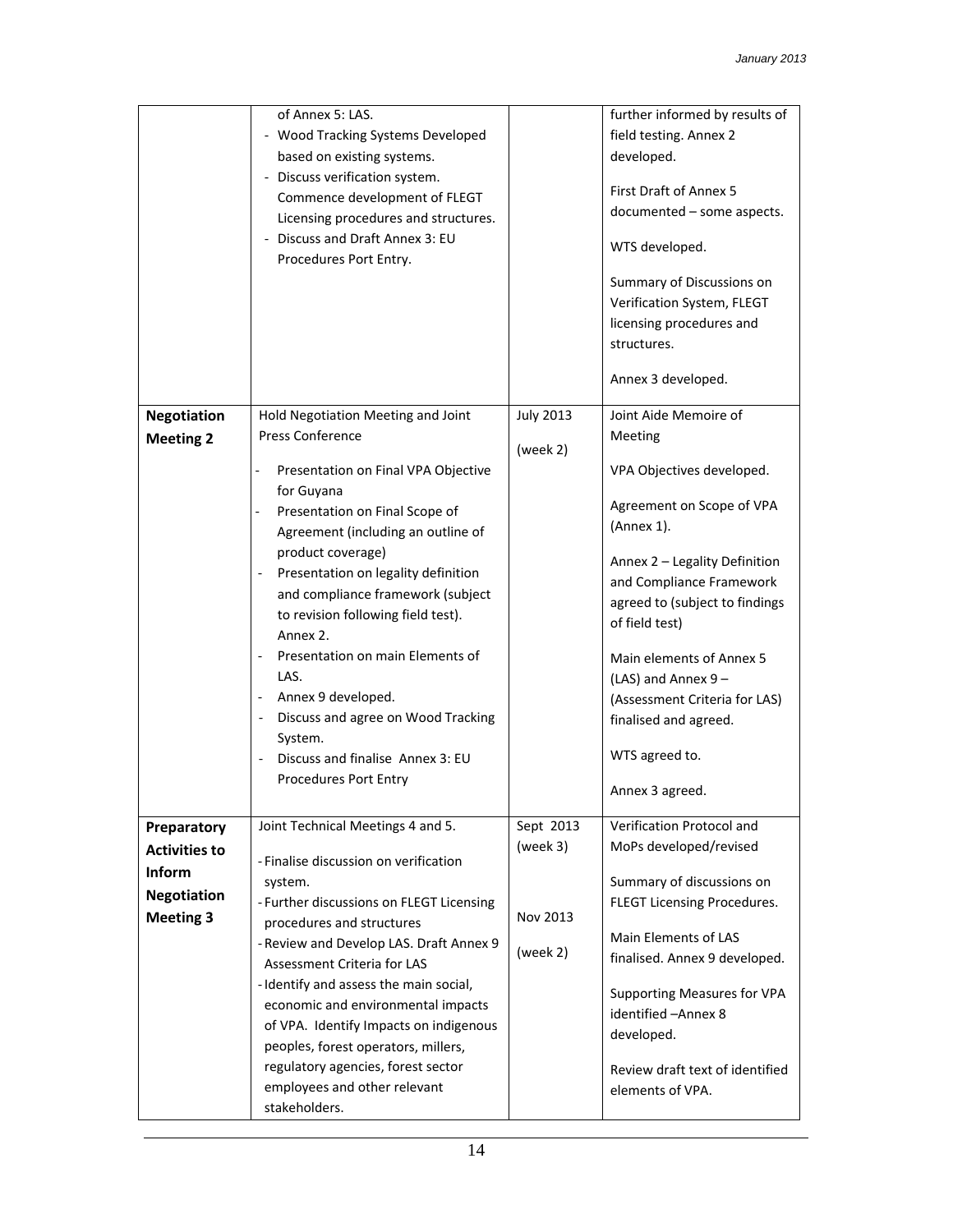|                                        | - Draft Annex 8 on additional Measures"<br>identification of capacity gap.<br>- Discuss main aspects of Agreement text<br>including: Licence Verification process<br>in the EU, Additional measures to                                                                                                                                                                                                                                                                                                                                                                                                                                                                                                                                                                                                               |          |                                                                                                                                                                                                                                                                                                                                                                                                                                                   |
|----------------------------------------|----------------------------------------------------------------------------------------------------------------------------------------------------------------------------------------------------------------------------------------------------------------------------------------------------------------------------------------------------------------------------------------------------------------------------------------------------------------------------------------------------------------------------------------------------------------------------------------------------------------------------------------------------------------------------------------------------------------------------------------------------------------------------------------------------------------------|----------|---------------------------------------------------------------------------------------------------------------------------------------------------------------------------------------------------------------------------------------------------------------------------------------------------------------------------------------------------------------------------------------------------------------------------------------------------|
|                                        | reinforce legality verification,<br>stakeholder participation, market                                                                                                                                                                                                                                                                                                                                                                                                                                                                                                                                                                                                                                                                                                                                                |          |                                                                                                                                                                                                                                                                                                                                                                                                                                                   |
|                                        | visibility and promotion, and                                                                                                                                                                                                                                                                                                                                                                                                                                                                                                                                                                                                                                                                                                                                                                                        |          |                                                                                                                                                                                                                                                                                                                                                                                                                                                   |
|                                        | communication.                                                                                                                                                                                                                                                                                                                                                                                                                                                                                                                                                                                                                                                                                                                                                                                                       |          |                                                                                                                                                                                                                                                                                                                                                                                                                                                   |
| Preparatory                            | Joint technical meetings and agenda to                                                                                                                                                                                                                                                                                                                                                                                                                                                                                                                                                                                                                                                                                                                                                                               |          |                                                                                                                                                                                                                                                                                                                                                                                                                                                   |
| <b>Activities to</b>                   | be determined                                                                                                                                                                                                                                                                                                                                                                                                                                                                                                                                                                                                                                                                                                                                                                                                        |          |                                                                                                                                                                                                                                                                                                                                                                                                                                                   |
| Inform                                 |                                                                                                                                                                                                                                                                                                                                                                                                                                                                                                                                                                                                                                                                                                                                                                                                                      |          |                                                                                                                                                                                                                                                                                                                                                                                                                                                   |
| <b>Negotiation</b>                     |                                                                                                                                                                                                                                                                                                                                                                                                                                                                                                                                                                                                                                                                                                                                                                                                                      |          |                                                                                                                                                                                                                                                                                                                                                                                                                                                   |
| <b>Meeting 4</b>                       |                                                                                                                                                                                                                                                                                                                                                                                                                                                                                                                                                                                                                                                                                                                                                                                                                      |          |                                                                                                                                                                                                                                                                                                                                                                                                                                                   |
| <b>Negotiation</b><br><b>Meeting 3</b> | Hold Negotiation Meeting.<br>Presentation on Verification Protocol<br>and Manual of Procedures<br>developed/revised<br>Presentation on supporting Measures<br>for VPA identified<br>Annex 8 on additional measures:<br>identification of capacity gaps,<br>developed.<br>Presentation on main aspects of<br>Agreement text including: Licence<br>Verification process in the EU,<br>Additional measures to reinforce legality<br>verification, stakeholder participation,<br>market visibility and promotion, and<br>communication.<br>- Further discussions on FLEGT Licensing<br>procedures and structures<br>- Review and Develop LAS. Draft Annex 9<br>on Assessment Criteria for LAS.<br>- Identify and assess the main social,<br>economic and environmental impacts<br>of VPA. Identify Impacts on indigenous | Dec 2013 | Joint Aide Memoire of<br>Meeting<br>Verification Protocol and<br>MoPs developed and agreed.<br>Annex 8 finalised and agreed.<br>Summary of discussions and<br>agreements on identified<br>elements and draft text for<br>sections identified.<br>Summary of discussions on<br>FLEGT Licensing Procedures.<br>Main Elements of LAS<br>finalised.<br>Annex 9 developed.<br>Supporting Measures for VPA<br>identified - Annex 8<br>Annex 8 developed |
|                                        | peoples, forest operators, millers,<br>regulatory agencies, forest sector<br>employees and other relevant<br>stakeholders.                                                                                                                                                                                                                                                                                                                                                                                                                                                                                                                                                                                                                                                                                           |          |                                                                                                                                                                                                                                                                                                                                                                                                                                                   |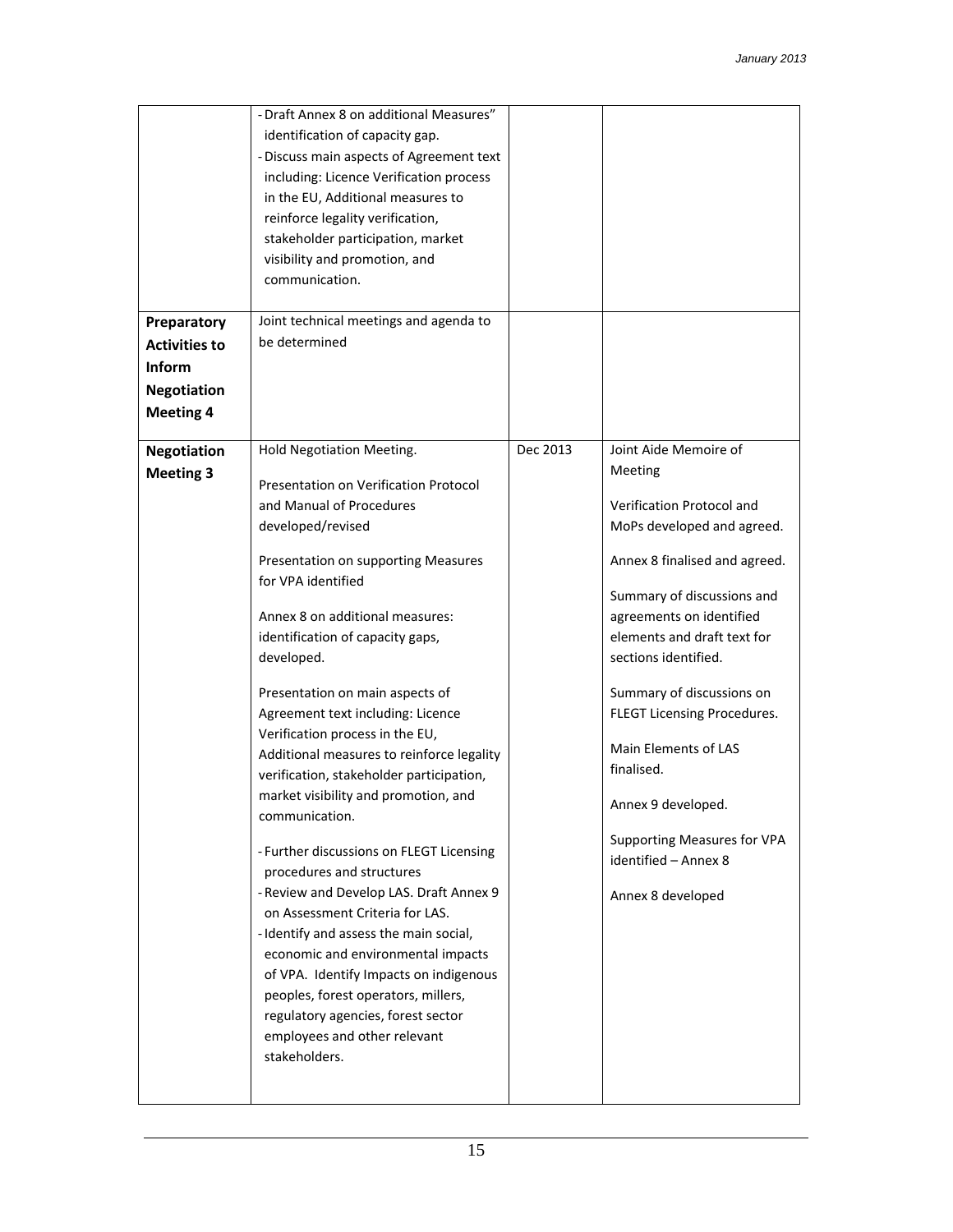| Preparatory                            | Joint technical meetings and agenda to                                   |          |                                                     |
|----------------------------------------|--------------------------------------------------------------------------|----------|-----------------------------------------------------|
| <b>Activities to</b>                   | be determined                                                            |          |                                                     |
| Inform                                 | External legality definition review (if                                  |          |                                                     |
| <b>Negotiation</b>                     | legality definition is mature enough)                                    |          |                                                     |
| <b>Meeting 4</b>                       |                                                                          |          |                                                     |
| <b>Negotiation</b>                     | Hold Negotiation Meeting.                                                | May 2014 | Joint Aide Memoire of                               |
| <b>Meeting 4</b>                       |                                                                          |          | Meeting.                                            |
|                                        | Develop LAS in full (to be informed by                                   |          |                                                     |
|                                        | changes in legality definition).                                         |          | All Elements of LAS                                 |
|                                        | Discuss Results of Pilot of LAS                                          |          | developed, Annex 5 on LAS<br>completed.             |
|                                        | Review Status of body formulated for                                     |          | Results of Pilot of LAS                             |
|                                        | implementation of VPA: Annex 11                                          |          |                                                     |
|                                        | Review of VPA text                                                       |          | Annex 11 on developed.                              |
|                                        |                                                                          |          | Review of VPA text                                  |
|                                        |                                                                          |          | conducted.                                          |
|                                        |                                                                          |          |                                                     |
|                                        |                                                                          |          |                                                     |
| Preparatory                            | Joint technical meetings and agenda to                                   |          |                                                     |
| <b>Activities to</b>                   | be determined                                                            |          |                                                     |
| Inform                                 |                                                                          |          |                                                     |
| <b>Negotiation</b>                     | External paper review of the VPA and its<br>annexes.                     |          |                                                     |
| <b>Meeting 5</b>                       |                                                                          |          |                                                     |
|                                        | <b>Hold Negotiation Meeting</b>                                          | Dec      | Joint Aide Memoire of                               |
| <b>Negotiation</b><br><b>Meeting 5</b> |                                                                          | 2014/Jan | Meeting.                                            |
|                                        | Finalise FLEGT licensing procedures and                                  | 2015     |                                                     |
|                                        | structures.                                                              |          | Annex 4 completed - FLEGT                           |
|                                        | Finalise Principles of Independent                                       |          | Licensing procedure.                                |
|                                        | Monitoring/Audit                                                         |          | Annex 6 – Principles of                             |
|                                        |                                                                          |          | <b>Independent Monitoring</b>                       |
|                                        | Discuss Results of field test of Legality                                |          | developed.                                          |
|                                        | Definition                                                               |          |                                                     |
|                                        | Implementation strategy and schedule                                     |          | Finalise Legality Definition if<br>require changes. |
|                                        | discussed and finalised.                                                 |          |                                                     |
|                                        |                                                                          |          | Annex 7 agreed:                                     |
|                                        | Information disclosure and reporting<br>aspects discussed and finalised. |          | Implementation Schedule.                            |
|                                        |                                                                          |          | Annex 10 finalised:                                 |
|                                        | <b>Review VPA Text</b>                                                   |          | information disclosure, etc.                        |
|                                        |                                                                          |          |                                                     |
|                                        |                                                                          |          | Review conducted.                                   |
|                                        |                                                                          |          |                                                     |
|                                        |                                                                          |          |                                                     |
| Close off,                             | <b>Hold negotiation Meeting</b>                                          | Jan/Feb  | Joint Aide Memoire of                               |